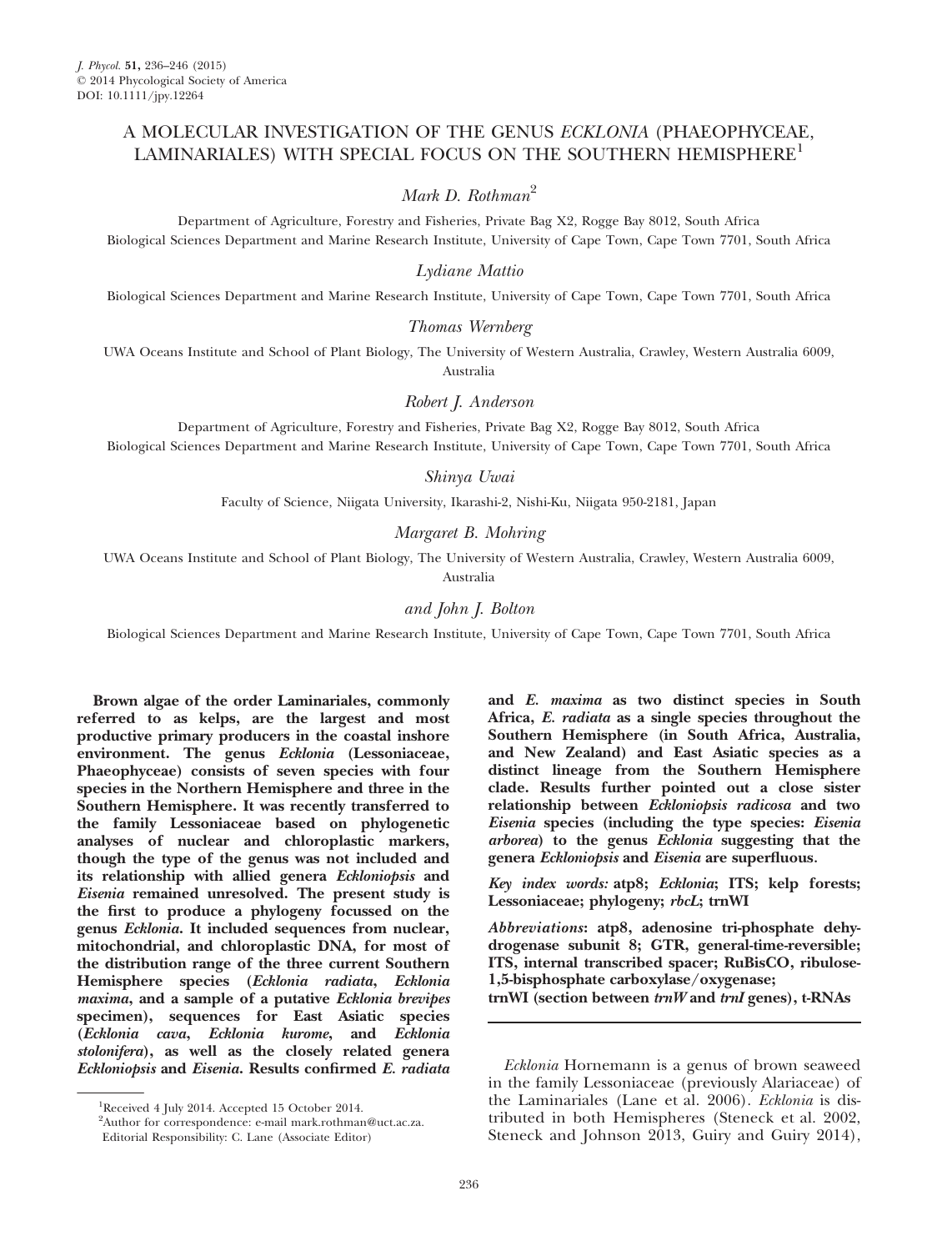but largely limited to East Asia in the Northern Hemisphere, with only small populations recorded in cooler deep water habitats in Oman and off the north-west coast of Africa (Sheppard et al. 1992, Guiry and Guiry 2014). In the Southern Hemisphere, it is found in South Africa, Australia, and New Zealand (Lüning 1990, Stegenga et al. 1997, Bolton 2010, Guiry and Guiry 2014). According to Guiry and Guiry (2014), of a total 23 species and infraspecific names available for the genus, only 10 Ecklonia species (and three forms) are currently accepted taxonomically. However, on the basis of morphology, Bolton and Anderson (1994) considered Ecklonia fastigiata (Endlicher & Diesing) Papenfuss, and Ecklonia richardiana J. Agardh to be synonymous with Ecklonia radiata (C. Agardh) J. Agardh. They further included Ecklonia biruncinata (Bory de Saint-Vincent) Papenfuss in E. radiata, following the treatments of Womersley (1967) and Novaczek (1980), thus leading to a final count of seven current species. Four of those species occur exclusively in the Northern Hemisphere: *Ecklonia muratii* Feldmann in Mauritania (Northeastern Atlantic), Ecklonia cava Kjellman, Ecklonia stolonifera Okamura, and Ecklonia kurome Okamura in Japan and Korea, with E. kurome also occurring in China (Bolton 2010, Guiry and Guiry 2014). Two species occur exclusively in the Southern Hemisphere: Ecklonia maxima (Osbeck) Papenfuss (Fig. 1a) and Ecklonia brevipes J. Agardh. E. brevipes was described from northern New Zealand (Lindauer et al. 1961, Adams 1994), but was also tentatively recorded from Hamelin Bay, Western Australia (Huisman 2000), while E. maxima forms large kelp forests along the west coast of southern Africa (Stegenga et al. 1997, Guiry and Guiry 2014). The latter has also been reported from several islands in the south Atlantic, Indian and Pacific Oceans: St. Helena, Tristan da Cunha, Falkland Island, St. Paul Island, and Auckland Island (Guiry and Guiry 2014). However, except for St. Paul Island, which has a number of other seaweed species in common with South Africa, Papenfuss (1942) considered these reports doubtful, and they have not subsequently been substantiated.

Ecklonia radiata (Fig. 1b) is the most widely distributed species, occurring in the Southern Hemisphere in South Africa, Australia and New Zealand, but also reported from Madagascar, and in the Northern Hemisphere from Oman and the centraleastern Atlantic Ocean (Mauritania, Senegal, the Canary and Cape Verde Islands; Stegenga et al. 1997, John et al. 2004, Wing et al. 2007).

The characters separating species of *Ecklonia* are almost entirely based on external morphology, particularly stipe and holdfast characteristics. As Bolton and Anderson (1994) pointed out, the morphological distinction between some species remains unclear, aside from the very different modes of growth of E. stolonifera (spreading stolon-like holdfast) and E. brevipes (forming new holdfasts from the tips of blades), and the very long, hollow stipe of E. maxima. Ecklonia radiata is particularly polymorphic (Fig. 1, j–m; Wernberg et al. 2003). In Australia, Wernberg and Vanderklift (2010) described variations in rugosity, spinosity, stipe length, frond thickness, and frond densities which they linked to wave exposure. In New Zealand, Wing et al. (2007) also measured morphological variations of E. radiata (frond length, width, thickness and number, as well as stipe length and diameter) and found some of these to depend on light levels related to wave exposure. Morphological variations in South African populations of E. radiata have also been observed (Fig. 1, b–e), including a range of frond morphologies (spiny to smooth), frond colors (striped to plain), and marginal serration (Fig. 1, f–g). Differences such as these have contributed to taxonomic confusion in the past, and the description of a number of different species and subspecies, now considered synonymous (see Bolton and Anderson 1994).

Bolton and Anderson (1994) noted that E. radiata, E. cava, E. kurome, and E. muratii are difficult to tell apart based on morphological descriptions. They also noted that E. muratii, as described by Feldmann (1973), was similar to plants from Oman under the name E. *radiata* and reassigned it to an "E. radiata complex" including the four species mentioned above. Moreover, the main morphological character used to separate E. maxima from E. radiata is the morphology of the stipe, which in the former is long (sometimes up to 10 m) and hollow, and in the latter is shorter and solid. However, because intermediate morphologies have been observed, the distinction between these species also is not clear in some populations (M. Rothman, personal observation).

Consequently, the taxonomic confusion surrounding the genus Ecklonia has been evident for a long time (Bolton and Anderson 1994). While a few sequences have been published, no study has yet assessed Ecklonia species molecularly or examined their phylogenetic relationships. Using small subunit rDNA sequences, Boo et al. (1999) confirmed the placement of E. cava in the order Laminariales. Subsequently, Boo and Yoon (2000), using internal transcribed spacer (ITS) and rbcL sequence data sets, constructed a scheme of the Laminariales which grouped Ecklonia, Eckloniopsis (Kjellman) Okamura, and Eisenia Areschoug in a clade that was later upheld by Lane et al. (2006). Based on phylogenetic analyses of the large subunit rDNA, ITS, the ribulose-1,5-bisphosphate carboxylase/oxygenase (RuBisCO) operon, and the NADH dehydrogenase subunit 6 (nad6) regions, Lane et al. (2006) further proposed the transfer of Ecklonia, Eckloniopsis, and Eisenia from the family Alariaceae to the Lessoniaceae. The authors stressed the need to include a sequence of E. maxima, the type species of the genus Ecklonia, to elucidate the status of Eckloniopsis and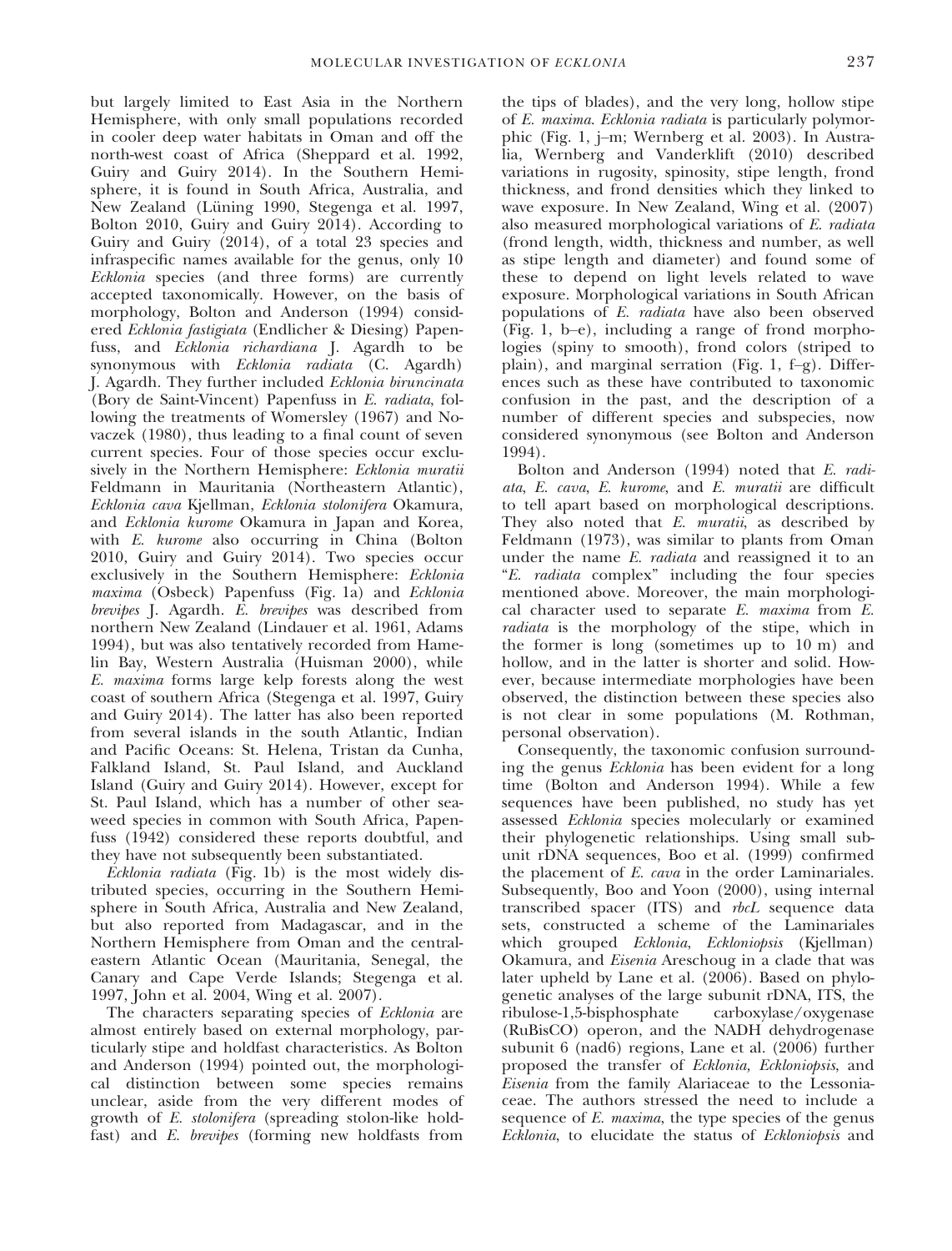

FIG. 1. (a) A mature Ecklonia maxima sporophyte; (b–e) different morphologies of Ecklonia radiata at De Hoop Nature Reserve, South Africa; (f–h) indicate different frond morphologies of E. radiata at De Hoop, South Africa, (i) an E. radiata with haptera-like protrutions from Hamelin Bay,<br>Australia, (j-m) different Australia, morphologies of E. radiata at different sites in Australia; (j)<br>Ballina. New South Wales New South Wales, Australia, (k) Abrolhos Island, Western Australia, (l) Albany, Western Australia, (m) Jervis Bay, New South Wales, Australia.

Eisenia. Finally, using ITS, Wing et al. (2007), confirmed that polymorphic populations of E. radiata, from 14 different fjords in New Zealand, formed a single species.

The aim of the present study was to produce the first phylogeny of Ecklonia, to answer three questions: (i) are E. radiata and E. maxima two distinct species? (ii) is E. radiata from South Africa and Australia/New Zealand a single species?; and (iii) what are the relationships between Northern and Southern Hemisphere species of Ecklonia and other genera of the Lessoniaceae?

#### MATERIALS AND METHODS

Sample collection and identification. Ecklonia maxima and E. radiata samples were collected from southern Africa and Australia along their distribution ranges from a total of 13 and 6 localities, respectively; E. cava, E. kurome, and E. stolonifera were collected from six localities around Japan. For a detailed sampling list see Table 1. Voucher specimens are lodged at the Seaweed Unit, Department of Agriculture Forestry and Fisheries, South Africa. Samples from mature sporophytes were collected to represent observed morphological variability within populations at the various sites either using SCUBA, snorkeling, or walking at low tide. Whenever possible, photographs of the specimens were taken. Tissue samples (3– 5 cm<sup>2</sup> ) of each specimen were collected from the youngest part of the frond of the first secondary blade and stored in silica gel for later DNA extraction (Chase and Hills 1991). Specimens were identified based on characters as described in Okamura (1927), Lindauer et al. (1961), Womersley (1987), Adams (1994), Stegenga et al. (1997), and Yoshida (1998).

DNA extraction, amplification, and sequencing. DNA extraction and PCR amplification were done in the Systematics laboratory of the Department of Biological Sciences of the University of Cape Town (South Africa). Silica gel-dried mate-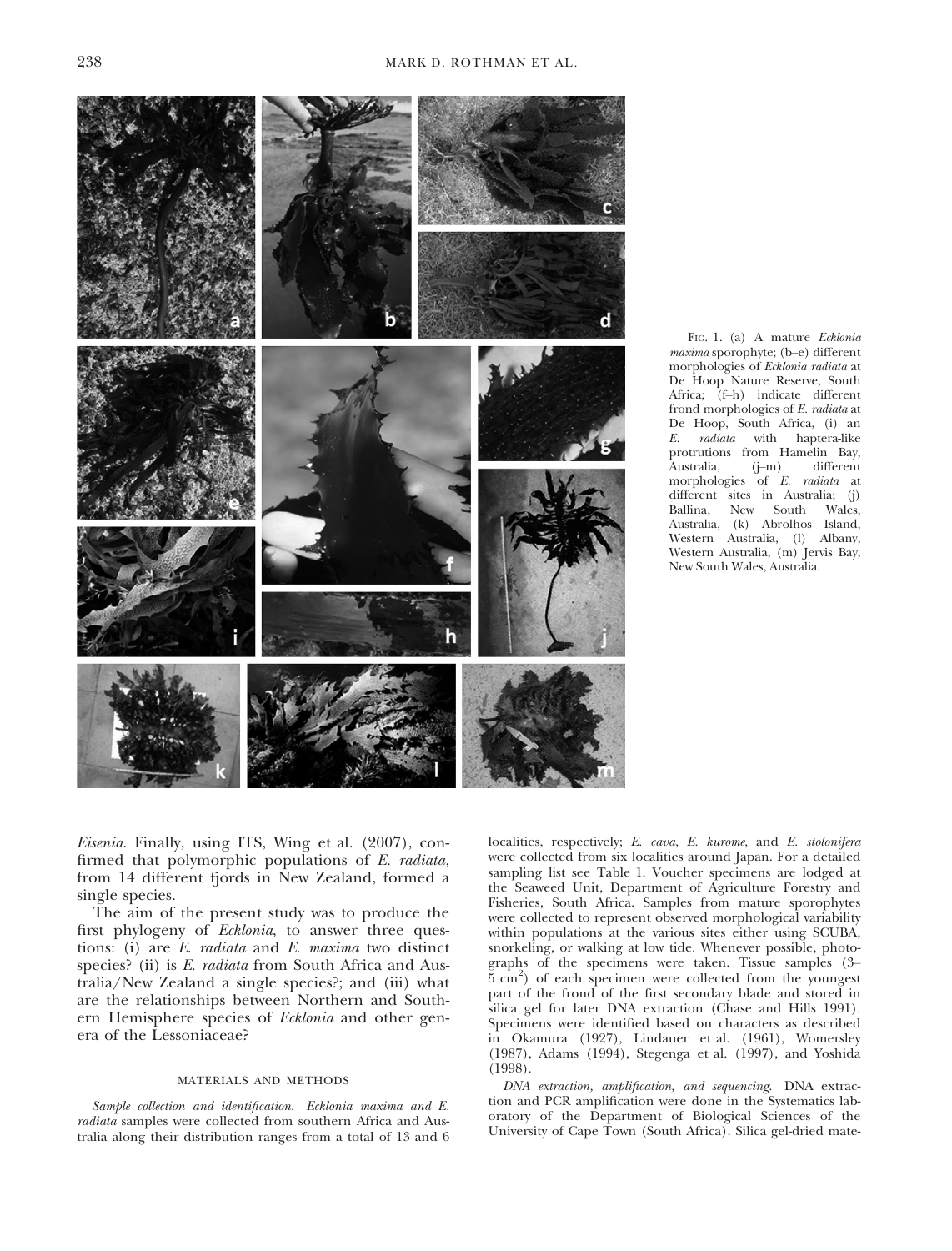|  |  | TABLE 1. Collection details or references, sample and GenBank accessions for species used in this study. |  |  |  |  |
|--|--|----------------------------------------------------------------------------------------------------------|--|--|--|--|
|  |  |                                                                                                          |  |  |  |  |

| Species                              | Location, Collector                                          | Sample<br>no.              | rbcL                 | <b>ITS</b> | atp8                 | trnWI                |
|--------------------------------------|--------------------------------------------------------------|----------------------------|----------------------|------------|----------------------|----------------------|
| Ecklonia cava                        | Goza-Shirahama, JP, K. Kogame                                | D1744                      |                      |            | KM575758             | KM575814             |
|                                      | Goza-Shirahama, JP, K. Kogame                                | D1744                      |                      |            | KM575758             | KM575814             |
| Ecklonia cava                        | Zushi, JP, S. Uwai                                           | D1751                      |                      |            | KM575765             | KM575820             |
| Ecklonia cava                        | Zushi, JP, S. Uwai                                           | D1752                      |                      |            | KM575751             | KM575809             |
| Ecklonia cava                        | Martin 2011, JP                                              | NA                         | GU593873             | GU593773   | GU593723             | GU593923             |
| Ecklonia cava                        | Yoon et al. 2001, KR                                         | NA                         | AF318967             | AF319009   |                      |                      |
| Ecklonia kurome                      | Hatozu, Saeki, JP, S. Uwai                                   | D1745                      |                      |            | KM575746             | KM575806             |
| Ecklonia kurome                      | Hatozu, Saeki, JP, S. Uwai                                   | D1746                      |                      |            | KM575762             | KM575812             |
| Ecklonia kurome                      | Ohmi, Itoi-gawa, JP, M. Okaji                                | D1747                      |                      |            | KM575763             | KM575824             |
| Ecklonia kurome<br>Ecklonia kurome   | Ohmi, Itoi-gawa, JP, M. Okaji<br>Hatozu, Saeki, JP, S. Uwai  | D1748<br>D1774             |                      |            | KM575749<br>KM575760 | KM575808<br>KM575823 |
| Ecklonia kurome                      | Feng et al., unpublished<br>data, CN                         | <b>NA</b>                  | EF407572             | EF407574   |                      |                      |
| Ecklonia maxima                      | Doring Bay, ZA, M. Rothman                                   | D1728                      |                      |            | KM575766             | KM575798             |
| Ecklonia maxima                      | Doring Bay, ZA, M. Rothman                                   | D1729                      | KM575789             | KM575775   | KM575756             | KM575800             |
| Ecklonia maxima                      | De Hoop, ZA, R. Anderson                                     | D1730                      | KM575782             | KM575769   | KM575757             | KM575829             |
| Ecklonia maxima                      | De Hoop, ZA, R. Anderson                                     | D1731                      |                      |            | KM575729             | KM575825             |
| Ecklonia maxima                      | De Hoop, ZA, R. Anderson                                     | D1732                      | KM575792             | KM575778   | KM575733             | KM575826             |
| Ecklonia maxima                      | De Hoop, ZA, R. Anderson                                     | D1733                      | KM575783             | KM575770   | KM575734             | KM575827             |
| Ecklonia maxima                      | De Hoop, ZA, R. Anderson                                     | D1734                      | KM575793             | KM575779   | KM575735             | KM575828             |
| Ecklonia maxima                      | Lüderitz, NM, A. Plos                                        | D1753                      |                      |            | KM575748             | KM575807             |
| Ecklonia maxima                      | Lüderitz, NM, A. Plos                                        | D1754                      |                      |            | KM575754             | KM575799             |
| Ecklonia maxima                      | Jacobs Bay, ZA, M. Rothman                                   | D1757                      |                      | KM575774   | KM575745             |                      |
| Ecklonia maxima<br>Ecklonia maxima   | Port Nolloth, ZA, M. Rothman                                 | D1764<br>D1765             | KM575788<br>KM575786 | KM575772   |                      |                      |
| Ecklonia maxima                      | Port Nolloth, ZA, M. Rothman<br>Port Nolloth, ZA, M. Rothman | D1766                      |                      |            | KM575752             | KM575797             |
| Ecklonia maxima                      | Stanford's Cove, ZA,<br>M. Rothman                           | D1767                      |                      |            | KM575761             | KM575822             |
| Ecklonia maxima                      | Oudekraal, ZA, M. Rothman                                    | D <sub>1772</sub>          |                      |            | KM575755             | KM575795             |
| Ecklonia maxima                      | Oudekraal, ZA, M. Rothman                                    | D1773                      |                      |            | KM575767             | KM575810             |
| Ecklonia maxima                      | Feng et al., unpublished<br>data, ZA                         | NA                         | EF407573             | EF407575   |                      |                      |
| Ecklonia radiata                     | Hamlin Bay, AU, M. Mohring                                   | D <sub>1723</sub>          |                      |            | KM575740             | KM575796             |
| Ecklonia radiata                     | Abrolhos, AU, M. Mohring                                     | D1724                      | KM575784             | KM575781   | KM575741             | KM575821             |
| Ecklonia radiata                     | Abrolhos, AU, M. Mohring                                     | D1725                      |                      |            | KM575743             | KM575817             |
| Ecklonia cf.<br>radiata/maxima       | Buffels Bay, ZA, D. Kemp                                     | D1726                      |                      |            | KM575736             | KM575830             |
| Ecklonia cf.<br>radiata/maxima       | Buffels Bay, ZA, R. Anderson                                 | D1727                      | KM575785             | KM575771   | KM575753             | KM575805             |
| Ecklonia radiata                     | De Hoop, ZA, C. Boothroyd                                    | D1736                      | KM575790             | KM575776   |                      |                      |
| Ecklonia radiata                     | De Hoop, ZA, C. Boothroyd                                    | D1737                      |                      |            | KM575738             | KM575801             |
| Ecklonia radiata                     | Hamlin Bay, AU, M. Mohring                                   | D1739                      |                      |            | KM575730             |                      |
| Ecklonia radiata                     | Hamlin Bay, AU, M. Mohring                                   | D1740                      |                      |            | KM575737             | KM575815             |
| Ecklonia radiata                     | Hamlin Bay, AU, M. Mohring                                   | $D1741^a$                  |                      |            | KM575739             | KM575802             |
| Ecklonia radiata                     | Hamlin Bay, AU, M. Mohring                                   | D1742                      |                      |            | KM575731             |                      |
| Ecklonia radiata                     | Jurien Bay, AU, M. Mohring                                   | D1743                      | KM575787             | KM575773   | KM575747             | KM575803             |
| Ecklonia radiata                     | Kei Mouth, ZA, D. Kemp                                       | D1759                      |                      |            | KM575732             | KM575831             |
| Ecklonia radiata                     | Kei Mouth, ZA, D. Kemp                                       | D1760                      | KM575791             | KM575777   |                      |                      |
| Ecklonia radiata                     | Kei Mouth, ZA, D. Kemp                                       | D1762                      |                      |            | KM575768             | KM575804             |
| Ecklonia radiata                     | Hluleka, ZA, C. Boothroyd                                    | D <sub>1769</sub><br>D1770 |                      |            | KM575742             | KM575813             |
| Ecklonia radiata<br>Ecklonia radiata | Hluleka, ZA, C. Boothroyd                                    | D1771                      |                      |            | KM575744<br>KM575759 | KM575818<br>KM575816 |
| Ecklonia radiata                     | Hluleka, ZA, C. Boothroyd<br>Lane et al. $(2006)$ , AU       | <b>NA</b>                  | AY851552             | AY857898   |                      |                      |
| Ecklonia radiata                     | Martin (2011), NZ                                            | <b>NA</b>                  | GU593874             | GU593774   | GU593724             | GU593924             |
| Ecklonia stolonifera                 | Oma, JP, S. Uwai                                             | D1749                      |                      |            | KM575764             | KM575819             |
| Ecklonia stolonifera                 | Oma, JP, S. Uwai                                             | D <sub>1750</sub>          |                      |            | KM575750             | KM575811             |
| Eckloniopsis radicosa                | Yoon et al. (2001), JP                                       | <b>NA</b>                  | AF318969             | AF319011   |                      |                      |
| Eisenia arborea                      | Lane et al. (2006), CA                                       | <b>NA</b>                  | AY851550             | AY857899   |                      |                      |
| Eisenia bicyclis                     | Yoon et al. (2001), KR                                       | <b>NA</b>                  | AF318963             | AF319012   |                      |                      |
| Laminaria digitata                   | Lane et al. $(2006)$ , CA                                    | NA                         | AY857886             | AY851559   |                      |                      |
| Laminaria digitata                   | Yoon et al. (2001), UK                                       | <b>NA</b>                  | AF318971             | AF319014   |                      |                      |
| Laminaria                            | Yoon et al. (2001), FR                                       | NA                         | AF318972             | AF319015   |                      |                      |
| hyperborea<br>Laminaria pallida      | Doring Bay, ZA,<br>M. Rothman                                | D1768                      | KM575794             | KM575780   |                      |                      |
| Lessonia adamsiae                    | Martin (2011), NZ                                            | NA                         |                      |            | GU593749             | GU593949             |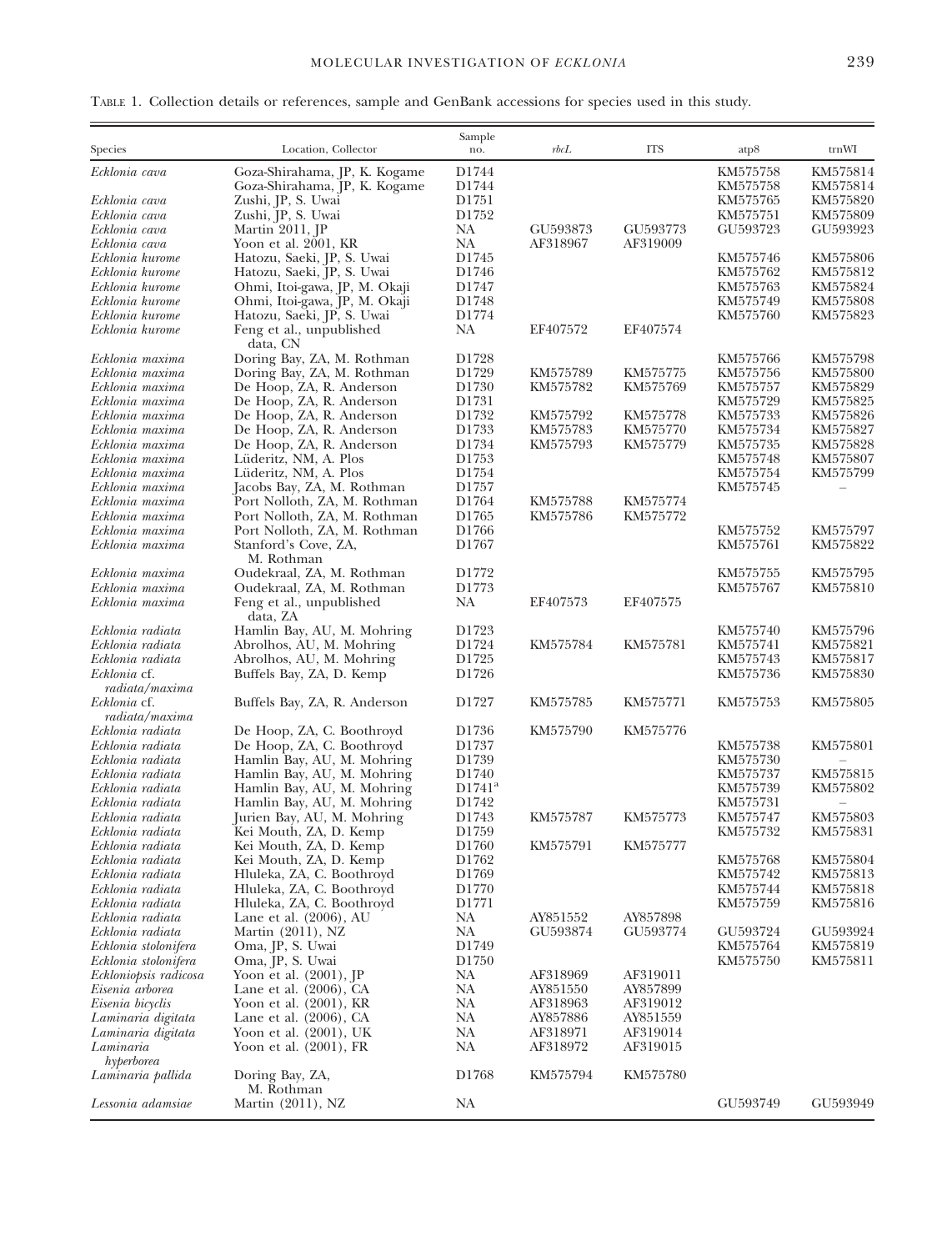| Location, Collector       | Sample<br>no. | rbcL     | <b>ITS</b> | atp8     | trnWI    |
|---------------------------|---------------|----------|------------|----------|----------|
| Martin $(2011)$ , NZ      | NA            |          |            | GU593753 | GU593953 |
| Lane et al. $(2006)$ , AU | NA            | AY851545 | AY857902   |          |          |
| Martin (2011), AU         | NA            |          |            | GU593744 | GU593944 |
| Lane et al. $(2006)$ , CL | NA            | AY851544 | AY857901   |          |          |
| Martin $(2011)$ , CL      | NA            |          |            | GU593925 | GU593725 |
| Martin $(2011)$ , NZ      | NA            |          |            | GU593746 | GU593946 |
| Martin (2011), CL         | NA            |          |            | GU593733 | GU593933 |
| Martin $(2011)$ , FK      | NA            |          |            | GU593736 | GU593936 |
|                           |               |          |            |          |          |

TABLE 1. (continued)

AU, Australia; CA, Canada; CL, Chile; CN, China; FK, Falkland Islands; FR, France; JP, Japan; KR, Republic of Korea; NM, Namibia; NZ, New Zealand; UK, United Kingdom; ZA, South Africa.

<sup>a</sup>Specimen originally identified as Ecklonia brevipes.

rial (0.2–0.3 g) was ground in a Retsch mixer mill MM 4000 (Retsch GmbH, Haan, Germany). Two extraction protocols were used to extract the DNA. The first method used a Qiagen plant DNA extraction kit following the manufacturer's protocol, but success was limited, probably due to high levels of polysaccharides, tannins, and phenols in the samples. A higher success rate was obtained using a combination of CTAB and SDS method as described by Maeda et al. (2013). Genomic DNA was then purified using the GENECLEAN<sup>®</sup> III Kit (MP Biomedical, LLC, Illkrirch-Graffenstaden, France) following the manufacturer's protocol.

The purified DNA was used for the PCR amplification in 25 µL volumes in a 2700 GeneAmp PCR System (Applied Biosystems, Foster City, CA, USA). The reaction mix contained 1 µL DNA,  $20.25$  µL ultra-pure water,  $2.5$  µL KAPA Taq buffer (Kapa Biosystems, Cape Town, South Africa),  $0.5 \mu L$ KAPA dNTP Mix,  $0.25 \mu L$  of each primer, and  $0.25 \mu L$  KAPA Taq DNA Polymerase Ready Mix or SuperThermTaq DNA Polymerase (Roche, Mannheim, Germany).

Four genetic markers were amplified: (i) two mitochondrial intergenic spacer regions: spacer between the t-RNAs for tryptophan and isoleucine genes (trnWI) and between the adenosine tri-phosphate dehydrogenase subunit 8 (atp8) and t-RNA serine genes (hereafter mentioned as atp8) using primers from Voisin et al. (2005); (ii) one nuclear marker covering the ITS1, 5.8S gene, was amplified with the primer pair LB1 and LB2 from Yoon et al. (2001); and (iii) one chloroplastic marker: the large subunit of the Ru-BisCO (rbcL) using primers KL2 and KL8 from Lane et al. (2006).

The thermal profile for PCR amplification of rbcL was as follows: an initial denaturation cycle of 95°C for 1 min, followed by 35 cycles of 95°C for 30 s, 45°C for 30 s, and 72°C for 1 min. A final annealing step at 72°C was extended for 10 min. The thermal profile for PCR amplification for ITS was as follows: an initial denaturation cycle of 94°C for 5 min, followed by 35 cycles of 94°C for 1 min, 53°C for 1 min, and 72°C for 1 min. A final annealing step at 72°C was extended for 4 min. For both trnWI and atp8-trnS, the thermal profile for PCR amplification was as follows: an initial denaturation cycle of 95°C for 2 min, followed by 32 cycles of 95°C for 30 s, 50°C for 30 s, and 72°C for 30 s. A final annealing step at 72°C was extended for 5 min. All PCR products were purified using the NucleoFast membrane (Machery-Nagel, Düren, Germany) on a Freedom Evo robot (Tecan Group Ltd., Männedorf, Switzerland) and sequenced with PCR primers using the BigDye Terminator v3.1 sequencing kit (Life Technologies, Johannesburg, South Africa). Purifying and sequencing was done by the Sequencing Unit at the University of Stellenbosch (South Africa).

Sequences were edited, manually aligned, and concatenated in Bioedit (Hall 1999). Sequences representing as many species of Ecklonia, Eisenia, and Eckloniopsis as possible from as many localities as possible were downloaded from Genbank and added to the alignments. Although many sequences were available for all four markers for Ecklonia, no atp8 and trnWI sequences were available for Eisenia and Eckloniopsis. As a consequence, two different data sets were analyzed: a concatenated atp8/trnWI data set for studying the relationships of species within the genus Ecklonia, and a concatenated  $\overrightarrow{rbcL}/\overrightarrow{ITS}$  data set for studying the relationships of taxa within the family Lessoniaceae.

The best-fit models were estimated for each individual alignment with FindModel (available at: [http://hiv.lanl.gov\)](http://hiv.lanl.gov) and were all found to be general-time-reversible (GTR) plus gamma. A Bayesian inference was applied to a concatenated data sets consisting of atp8 + trnWI and  $rbcL$  + ITS using BEAST v.1.7.5 (Drummond et al. 2012) through the online CIPRES Science Gateway Platform (Miller et al. 2010). The analysis used estimated base frequencies, 4 T categories to model among-site rate heterogeneity, a relaxed log-normal molecular clock, a coalescent tree prior with a randomly generated starting tree, and run for 50 million generations. A tenth of the tree was discarded as burn-in. Convergence of the Markov chains was checked using Tracer v.1.4 (Rambaut and Drummond 2007). The maximum likelihood analysis was performed using RAxML-HPC2 on XSEDE using a GTR-MIX evolutionary model (Stamatakis 2006). A multiparametric bootstrap resampling with 1,000 iterations provided bootstrap supports. The concatenated atp8/trnWI tree was rooted with sequences of Lessonia Bory de Saint-Vincent species (downloaded from GeneBank), with the aim of looking into relationships between species of Ecklonia, because Lessonia is closely related to Ecklonia (Lane et al. 2006). The concatenated rbcL/ITS tree was rooted with Laminaria J.V. Lamouroux species (one sequence from this study and the rest downloaded form GeneBank), a species from the closely related family, Laminariaceae (Lane et al. 2006), with the aim of looking into relationships within the Lessoniaceae family.

#### RESULTS

A total of 44 samples were successfully sequenced (Table 1), including 24 from South Africa (14 E. maxima, 10 E. radiata), two from Namibia (both E. maxima), eight from Australia (seven E. radiata and one E. brevipes), and 10 from Japan (three E. cava, five E. kurome and two E. stolonifera). Sequences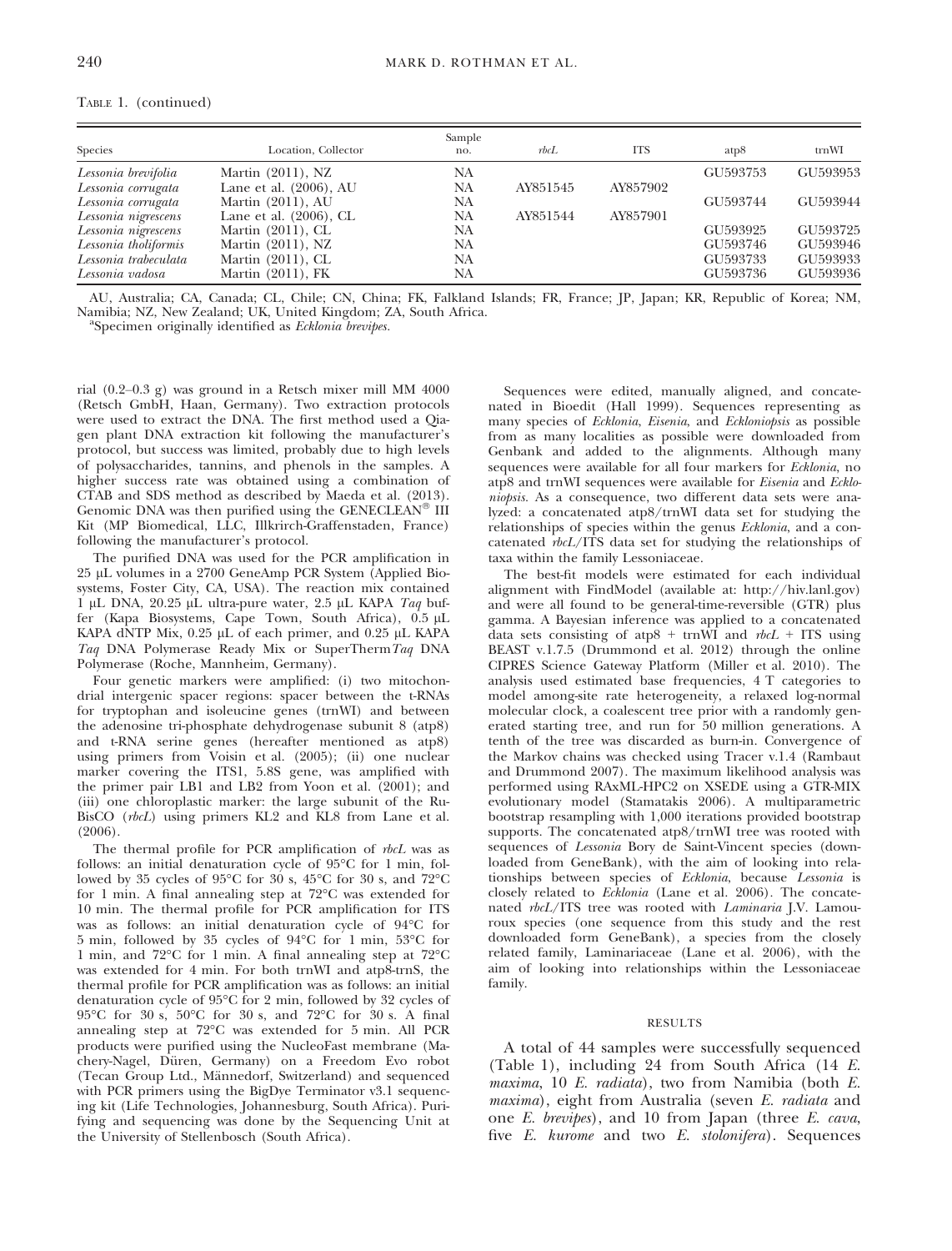previously published and available on GenBank were used for: E. cava (Japan), E. kurome (Japan), E. radiata (New Zealand and Australia), E. stolonifera (Japan), Eckloniopsis radicosa (Kjellman) Okamura (Japan), Eisenia arborea Areschoug (Canada), and Eisenia bicyclis (Kjellman) Setchell (Korea). For the outgroup of the concatenated atp8/trnWI tree: Lessonia adamsiae C.H. Hay (New Zealand), L. brevifolia J. Agardh (Chile), L. nigrescens Bory de Saint-Vincent (Chile), L. tholiformis C.H. Hay (New Zealand), L. trabeculata Villouta & Santelices (Chile), and L. vadosa Searles (Falkland Islands) sequences were downloaded from GenBank. For the outgroup of the concatenated rbcL/ITS analysis: Laminaria digitata (Hudson) J.V. Lamouroux (United Kingdom and Canada), and L. hyperborea (Gunnerus) Foslie (France) sequences were downloaded from Gen-Bank, while one sequence was obtained during the present study for Laminaria pallida Greville (South Africa). Final alignments included 28 sequences for the rbcL/ITS and 48 for atp8/trnWI and were 1,367 and 538 base pairs long including gaps, respectively.

The concatenated atp8/trnWI analysis (Fig. 2) recovered two clades: a Southern Hemisphere clade (posterior probabilities  $[PP] = 0.99$ ; bootstrap  $[B]$  $\langle 60\% \rangle$  and an Asiatic one (PP = 1; B = 81%). The Southern Hemisphere clade was further subdivided into two subclades representing  $E$ . *radiata* (PP = 1,  $B = 78\%$ , sequence divergence <1%) and E. maxima (PP = 1; B = <65%, sequence divergence <1%). The E. radiata subclade included sequences from South Africa, Australia, and New Zealand, while the E. maxima subclade was represented by South African and Namibian sequences only (with an interspecific sequence divergence of 1.2%–2.7%). One specimen, from Hamelin Bay, Western Australia, which had been tentatively identified as E. brevipes (specimen D1741) was recovered in the "E. radiata clade." The Northern Hemisphere clade was further subdivided in two subclades, one containing the available sequences for E. *cava* (with an intraspecific sequence divergence  $\langle 1\% \rangle$ , and the rest of the Asiatic species (with a sequence divergence of  $0.2\%$ –1.4%). Only the second clade was significantly supported (PP = 1, B =  $65\%$ ).

The rbcL/ITS analysis (Fig. 3) produced two fully supported clades, one representing the genus Lesso*nia* (PP = 1; B =  $99\% - 100\%$ ) and the other one representing mainly the genus Ecklonia but also containing the available sequences for Eckloniopsis and Eisenia (PP = 1; B = 99%). The Ecklonia clade was further subdivided into two subclades, one representing the Southern Hemisphere species of Ecklo*nia* as well as a sequence for E. *arborea* (PP =  $0.82$ ;  $B = 62\%)$ , and one containing the Asiatic species of Ecklonia as well as sequences for E. radicosa and E. bicyclis (PP = 0.93;  $\overrightarrow{B}$  = 99%). The Southern Hemisphere clade was subdivided into two groups representing E. maxima (PP =  $0.99$ , B =  $70\%$ , intraspecific sequence divergence  $\leq 1\%$  and E. *radiata* 

 $(PP = 0.94; B < 65\%,$  intraspecific sequence divergence  $\leq 1\%$ ), with the sequence for E. *arborea* standing alone. Interspecific divergence between E. radiata and E. maxima ranged from 3% to 7%. The E. radiata group included sequences from South Africa, Australia, and New Zealand, while the E. maxima group contained only sequences from southern Africa (South Africa and Namibia). The Northern Hemisphere clade did not produce any well-supported subclades and sequence divergence ranged from 0% to 1.4%. Interestingly, one Ecklonia specimen (D1727) from Bordjiesrif, (near Cape Point, South Africa) produced atp8 and trnWI sequences matching with the  $E$ . *radiata* clade (Fig. 2), while  $rbc\bar{L}$  and ITS sequences matched the E. maxima clade (Fig. 3). The sample was re-extracted and sequenced again, but results remained the same.

#### DISCUSSION

Our phylogeny of Ecklonia included sequences for most of the distribution range of the three current Southern Hemisphere species (E. radiata, E. maxima, and a specimen tentatively identified as E. brevipes), sequences for East Asiatic species (E. cava, E. kurome, and E. stolonifera) as well as closely related genera Eckloniopsis and Eisenia. Our results confirmed E. radiata and E. maxima as two distinct species in South Africa, E. *radiata* as a single species throughout the Southern Hemisphere (in South Africa, Australia, and New Zealand) and East Asiatic species as a lineage distinct to the Southern Hemisphere clade. We further showed the close sister relationship between E. radicosa, two Eisenia species (including the type species  $E$ . *arborea*), and the genus Ecklonia, suggesting the two former genera are superfluous and should be subsumed in Ecklonia.

Diversity and distribution of Ecklonia in the Southern Hemisphere. Both the concatenated rbcL/ITS and the concatenated atp8/trnWI analyses recovered E. maxima and E. *radiata* as two distinct species with comparable intraspecific divergence (<1%).

Sporophytes of E. maxima can grow a stipe of up to 10 m long and usually form extensive kelp forests along the South African west coast. E. maxima is distributed from Koppie Alleen in De Hoop Nature Reserve, South Africa (34°28′ 42.55″ S 20°30′ 37.23″ E; Bolton et al.  $2012$ ) westwards to north of Lüderitz, Namibia (26°37' 52.56" S 15°09' 06.31" E; Stegenga et al. 1997). In the south, it dominates shallower inshore waters, forming near homogeneous stands of floating kelp forests, from the subtidal fringe down to 5–10 m deep which are gradually replaced northward by another kelp, L. pallida.

Ecklonia radiata sporophytes are, in South Africa, generally less than 1 m long (Stegenga et al. 1997), but in some sites in Australasia they can reach 2 m long (see Fig. 1j and Wernberg et al. 2003), consist-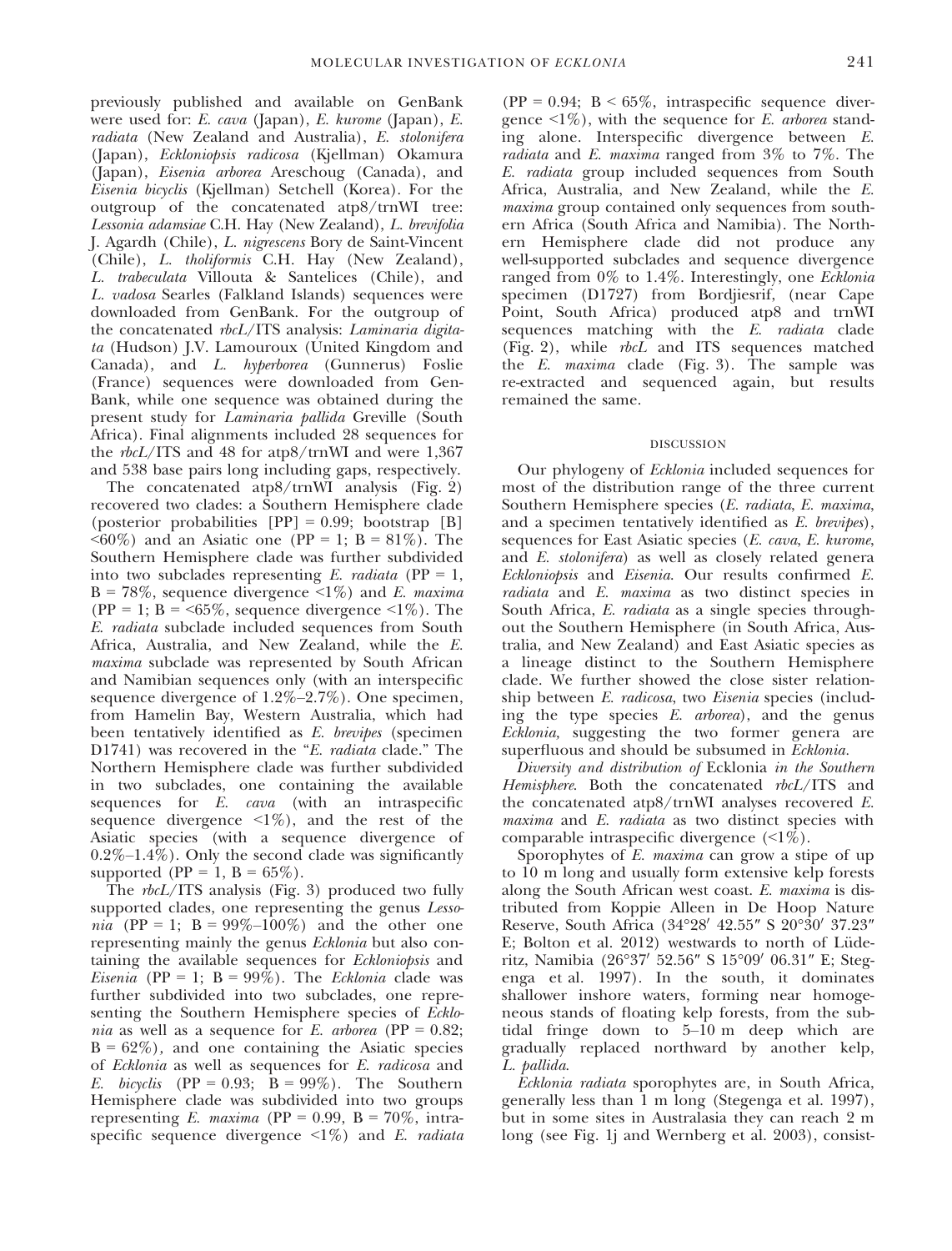

FIG. 2. Bayesian phylogeny based on the concatenated atp8/<br>trnWI alignment. Posterior alignment. Posterior<br>ties below 0.8 and probabilities below 0.8 and<br>bootstrap less than 60% bootstrap less than 60%<br>represented by "-". Branch represented by numbers indicate Baysian analysis; Maximum likelihood.

0.1

ing of a primary blade with secondary lateral fronds, a stipe, and holdfast. Unlike E. maxima, E. radiata sporophytes have solid stipes, fronds that are sometimes spiny, rugose or smooth, or varying combinations on a single sporophyte (Wernberg et al. 2003). In South Africa, E. radiata occurs inshore on the south and east coasts of South Africa, from Koppie Alleen in De Hoop Nature Reserve eastwards to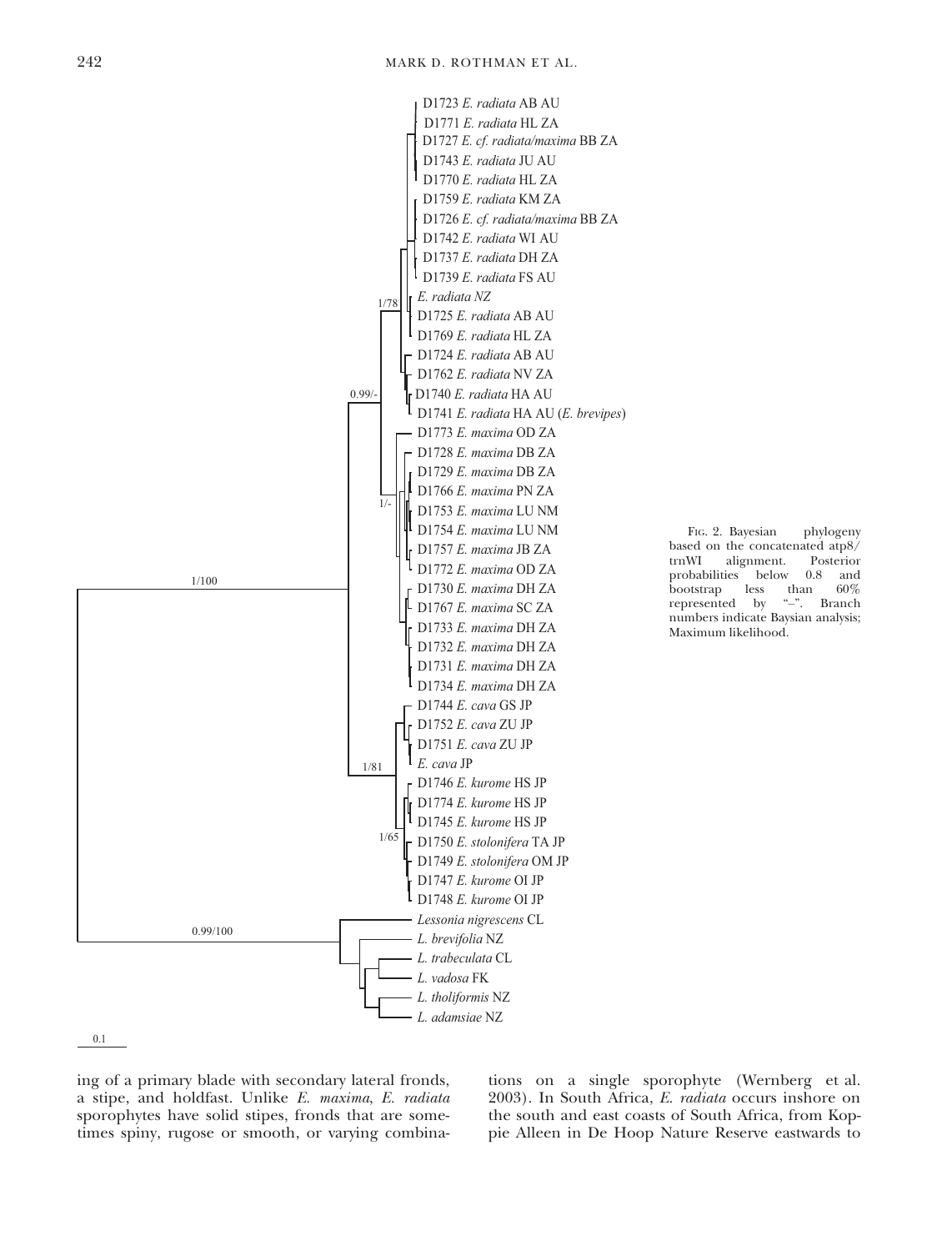

Port Edward  $(31°3' 24'' S 30°13' 24'' S)$ . It is far less abundant than E. maxima and mostly occurs in the sublittoral fringe or very shallow subtidal. However,

there are also records from further east than Port Edward, but all from deeper subtidal habitats, to at least 40 m deep (De Clerck et al. 2005). The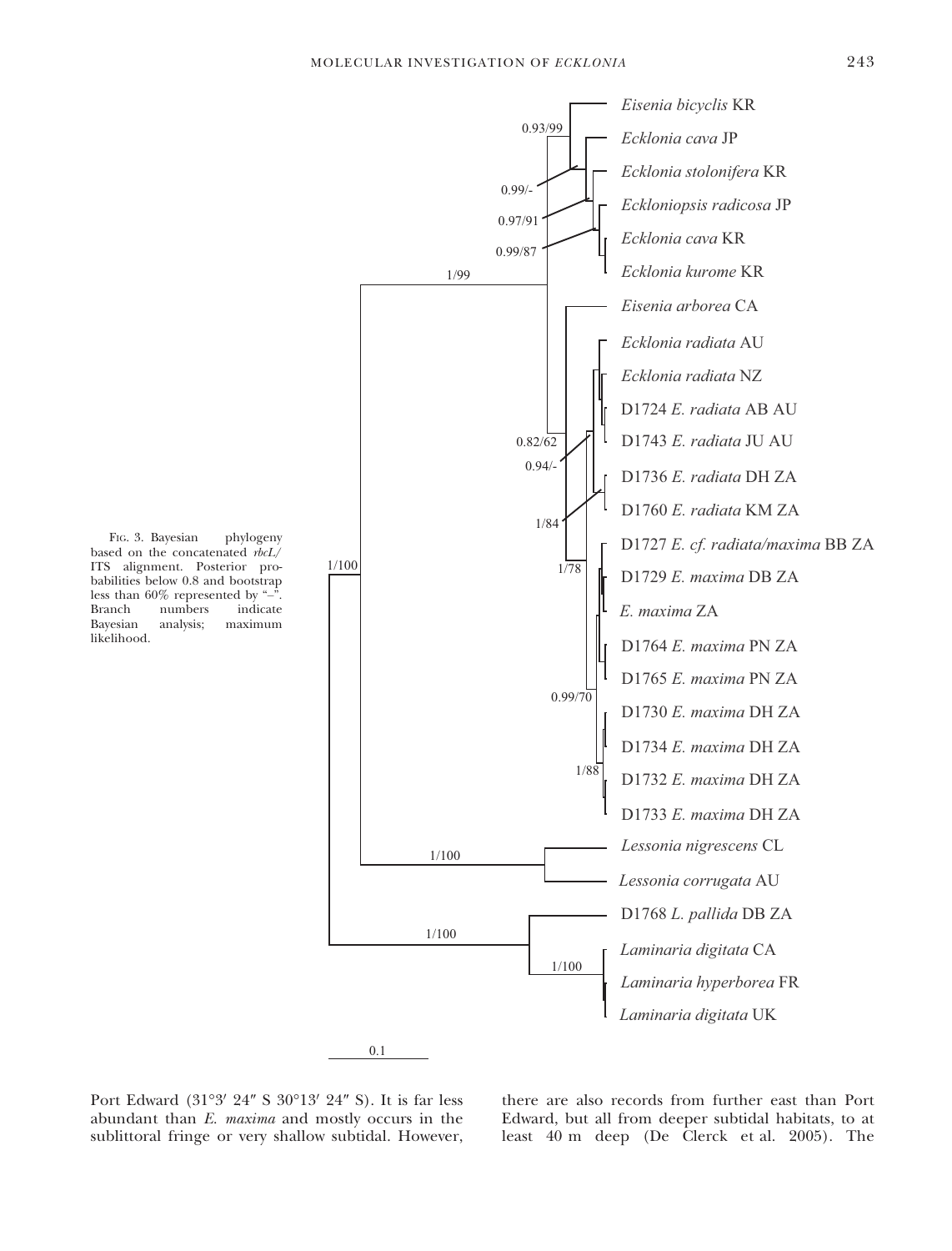recording of subtidal E. radiata at Bordjiesrif (South Africa) by Stegenga et al. (1997) extends the species distribution  $\sim 200$  km further west than its generally accepted distribution limit at Koppie Alleen. However, no sporophytes have been found in the region between Koppie Alleen and Bordjiesrif, and results of our molecular analyses could not confirm the presence of this species at Bordjiesrif. Specimens collected from Bordjiesrif had a morphology intermediate between E. radiata and E. maxima (general E. maxima-like appearance with a solid stipe and broad, rugose fronds with serrated edges), while molecular analyses also provided mixed results. Hence, the specimens sequenced clustered within the E. maxima clade in the rbcL/ITS analysis (D1727) and within the E. *radiata* clade in the atp8/trnWI analysis (D1726  $\&$ D1727; Figs. 2 and 3). The presence of hybrids between the two species at Bordjiesrif requires further and more detailed studies.

In Australia, E. radiata is distributed around the western and southern coasts from Kalbarri and the Abrolhos Island on the west coast around southern Australia and Tasmania to Caloundra in Queensland (Womersley 1987, Huisman 2000, Wernberg et al. 2003). Upon studying the description of  $\overline{E}$ . radiata (Lindauer et al. 1961, Hommersand 1986, Adams 1994), it is clear that aside from the Australasian E. radiata sometimes having a slightly longer stipe, E. radiata in the Southern Hemisphere has many overlapping morphological characters (Wernberg et al. 2003). Ecklonia radiata is further distributed throughout New Zealand and on many New Zealand Islands: Three Kings Island/Manawatawhi, Stewart Island/Rakiura, Snares Island/Tini Heke (Guiry and Guiry 2014).

The third Southern Hemisphere Ecklonia species, E. brevipes, was described by J. Agardh (1877) from the Bay of Islands in New Zealand. Since then it has been recorded from this locality, Stewart Island (Lindauer et al. 1961, Adams 1994), Bay of Islands (North Island), Fiordland (South Island) (Adams 1994), and "tentatively" from Hamelin Bay in Western Australia (Huisman 2000). E. brevipes was described as having blades that are flabellate or erratically arranged lobes angled in any direction without order, and with marginal teeth that can develop into adventitious attachment organs. Its habitat is sublittoral, in shallowish water, on somewhat loose substratum of sand and corallines (Agardh 1877, Lindauer et al. 1961). Adams (1994) also describe its habitat as subtidal on a muddy substratum in sheltered, turbid areas and mentioned that colonies of E. brevipes can develop from detached, sunken plants and that they can increase by fragmentation. During the present study, one specimen collected from Hamelin Bay was tentatively identified as E. brevipes (Fig. 1i) following the morphological description and illustration provided by Huisman (2000). It was similar to E. radiata except for the presence of haptera-like protrusions at the frond tips that appeared to be reattachment organs, but was different from the descriptions of specimens of E. *brevipes* from the type locality (Agardh 1877, Lindauer et al. 1961, Adams 1994). Results of our molecular analysis further indicated that this specimen was molecularly similar to E. radi*ata* (Fig. 3), thus not supporting the presence of  $E$ . brevipes as a distinct species in Australia. Similar reattachment organs to those observed on specimens from Hamelin Bay, although not as pronounced, have been observed from the margins of the secondary fronds in E. maxima sporophytes from southern Africa (Bolton and Anderson 1994). We believe that E. brevipes does not occur in Australia, and material from the type locality needs to be assessed molecularly to establish whether this species is indeed separate from E. radiata. The specimen from Hamelin Bay might be an E. radiata exhibiting an ecotype or abnormality that is amplified under specific environmental conditions conducive to vegetative propagation.

The East Asiatic clade. Phylogenies produced during the present study supported the East Asiatic sequences as a lineage independent from the Southern Hemisphere clade. In the concatenated atp8/ trnWI analysis, E. cava formed a clade (which was however not supported) separate from E. kurome and E. stolonifera. Okamura (1927) pointed out the difficulty in distinguishing E. cava from E. kurome, but stated that the central rachis of E. kurome varies while that of E. *cava* does not, and that the former is palatable while the latter is not. Results of the atp8/trnWI analysis indicate that these species could be distinct, but the corresponding clade was not significantly supported nor did it appear in the  $rbcL/$ ITS analyses indicating that more sequences from these species are required to fully resolve their statuses. Similarly, previous studies by Yoon et al. (2001) and Lane et al. (2006) could not differentiate between Eckloniopsis cava and E. stolonifera, raising questions about whether they are distinct taxa.

Our results further showed that the available sequences for *Eckloniopsis radicosa* and *E. bicyclis* are part of the East Asiatic Ecklonia clade. E. radicosa was first described by Kjellman et al. (1885) as Laminaria radicosa Kjellman, but was later transferred to Ecklonia as Ecklonia radicosa (Kjellman) Okamura (Okamura 1892). Okamura (1927) re-examined the species and decided it was sufficiently different from Ecklonia to belong to a distinct and new monospecific genus which he named Eckloniopsis. The two major differences (as compared to Ecklonia), on which Okamura based the description of his new genus, were its frond morphology and the absence of secondary blades arising from the meristem. There are however examples of Ecklonia species showing similar characters, for example E. stolonifera lacks secondary fronds and substantial ecotypic frond plasticity has been observed in E. radiata (Wernberg and Thomsen 2005, Fowler-Walker et al.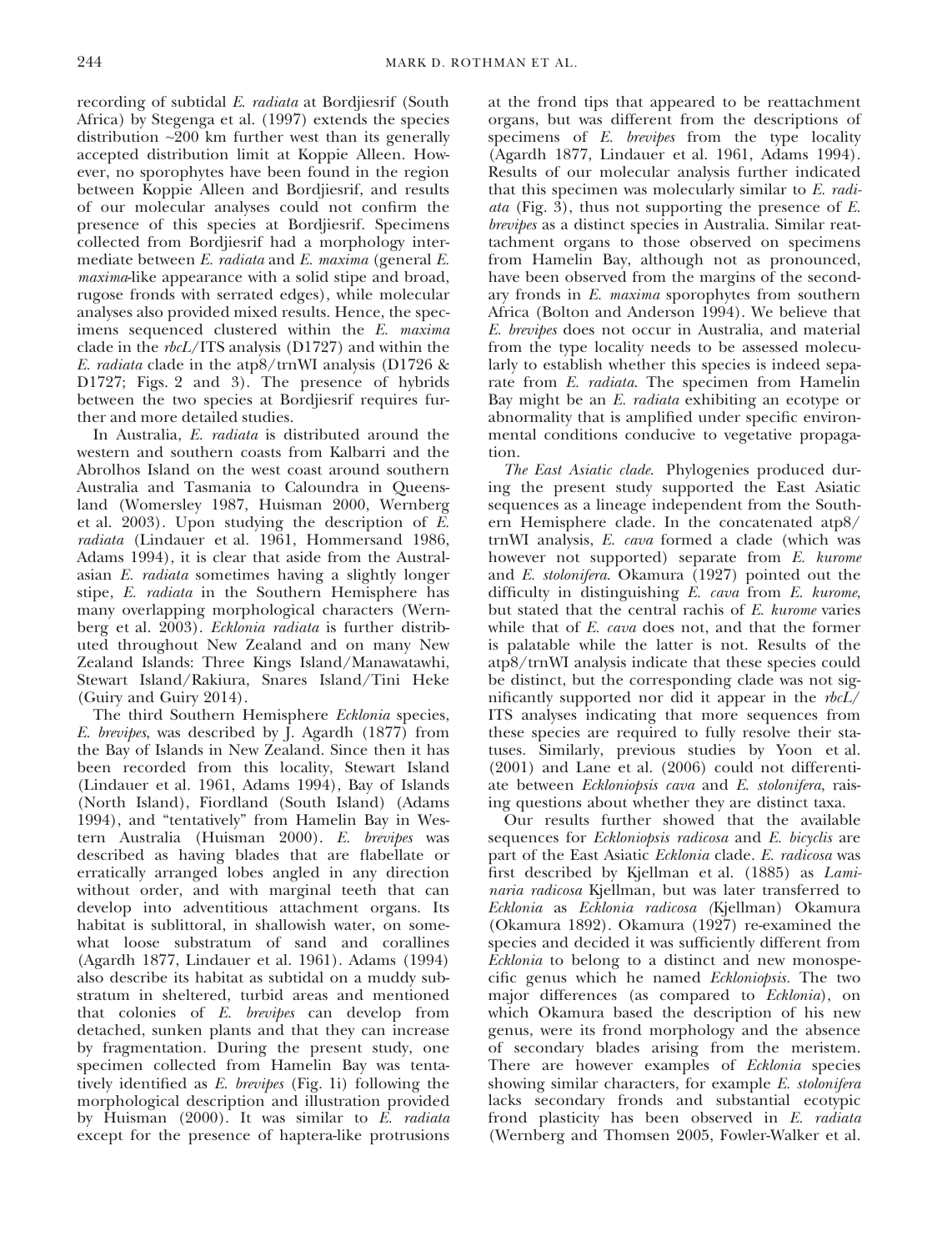2006, Wernberg and Vanderklift 2010). The results of the present study resolved the available sequences for E. radicosa within the Ecklonia clade and highlighted its sister relationship with Japanese species (Fig. 3). On the basis of this result, we consider Eckloniopsis as superfluous and propose to transfer the species "radicosa" back to the genus Ecklonia and therefore consider E. radicosa (Kjellman) Okamura (Okamura 1927) as an homotypic synonym of Ecklonia radicosa (Kjellman) Okamura (Okamura 1892). More sequences are needed to clarify its relationship with the other Asiatic species of Ecklonia. The situation of E. bicyclis is discussed below.

Ecklonia and Eisenia. The genus Eisenia was described based on E. arborea (type from San Francisco, USA) by Areschoug (1876). E. bicyclis (Kjellman) Setchell was first described as Ecklonia bicyclis by Kjellman et al. (1885), but was transferred to Eisenia by Setchell (1905), because of the splitting of the meristem at the top of the stipe which is characteristic of the genus. Yendo (1911) later proposed E. bicyclis as a form of E. arborea, but the name is not currently accepted (Guiry and Guiry 2014). Aside from the split in the meristem at the top of the stipe, there is little morphological difference between Ecklonia and Eisenia.

Based on rbcL and ITS, Boo and Yoon (2000) produced a systematic scheme of the Laminariales, placing Ecklonia, Eckloniopsis, and Eisenia in an Ecklonia group. This group was later confirmed by Yoon et al. (2001) who placed Ecklonia, Eckloniopsis, and Eisenia in a robust group with a 100% bootstrap. Furthermore, similar results were obtained by Lane et al. (2006) who also doubted that Eisenia, based on their molecular analysis, is a distinct genus. However, because their analysis did not include the type of Ecklonia (E. maxima), they were reluctant to make this modification.

Results of the concatenated rbcL/ITS phylogeny presented in our study, including sequences for E. maxima, did not support Eckloniopsis (discussed above) nor Eisenia as distinct from Ecklonia. The sequences for E. bicyclis from Korea grouped in a well-supported clade with Asiatic Ecklonia species, while the sequence for the type species of Eisenia (E. arborea) collected from Canada clustered with the Southern Hemisphere Ecklonia species (Fig. 3). On the basis of our results and the discussions of previous authors, we believe that Eisenia is superfluous and propose to transfer the species E. arborea and E. bicyclis to Ecklonia. We therefore consider E. arborea Areschoug and E. bicyclis (Kjellman) Setchell to be homotypic synonyms of Ecklonia arborea (Areschoug) Rothman, Mattio & Bolton comb. nov. (see below), and E. bicyclis Kjellman, respectively. Okamura (1927) believed that the other Eisenia species might one day be proved to be one and same species, or at least varieties of a single species. We find it likely that remaining species of Eisenia also belong to Ecklonia, but the status of these species needs to be assessed using molecular data.

The present study shows that Ecklonia is divided into two independently evolving lineages, both including species with split (formerly Eisenia) and nonsplit meristems. One of the lineages appeared centered in the East Asiatic region (Japan, Korea and China), whereas the other lineage appeared more widespread with species occurring in the Pacific, Atlantic, and Indian Oceans, but mostly in southern Africa, Australia, and New Zealand and along the west coast of the Americas. Where and when the genus originated is difficult to determine, but our results suggest that split or nonsplit meristems have evolved twice independently. We believe that the analysis of sequences for other species of Eisenia and a calibrated phylogeny are necessary to further discuss this hypothesis.

Taxonomic conclusions. From the data presented here, we conclude that two distinct Ecklonia species occur in southern Africa (E. maxima and E. radiata), and confirm E. radiata as a single species throughout the Southern Hemisphere in South Africa and Australasia. On the basis of our chloroplastic and nuclear analysis, we resurrect E. radicosa (Kjellman) Okamura and E. bicyclis Kjellman, and consider E. arborea synonymous with the new combination E. arborea (Areschoug) Rothman, Mattio & Bolton comb. nov.

Ecklonia arborea (Areschoug) Rothman, Mattio & Bolton comb. nov. Basionym: Eisenia arborea Areschoug In De tribus Laminarieis (Egregia Areschoug, Eisenia Areschoug, Nereocystis) et de Stephanocystide osmundacea (Turner). Trevisan Observationes praecursorias offert. Botaniska Notiser 1876:69.

This study was supported by the Department of Agriculture, Forestry and Fisheries, South Africa, the University of Cape Town, the National Research Foundation (NRF), and the South African National Biodiversity Institute (SeaKeys). The Japanese link was part of the NRF/JST international collaboration. T. Wernberg was supported by the Australian Research Council and a UWA Research Collaboration Award. Our sincere thanks to all who contributed taxa for analysis: K. Kogame, M. Okaji and T. de Bettignies. The authors thank T. Horiguchi and K. Kogame for translating the original Japanese descriptions. Thank you to T. Hedderson and M. Muasya for their assistance during this project. We are grateful to T. Silberfield and C. Lane for providing their published sequence alignments. Lastly thank you to C. Boothroyd, D. Kemp, M. Noffke, A. Plos, and S. Conrad for assisting with field work and sample collections.

- Adams, N. M. 1994. Seaweeds of New Zealand. Canterbury University Press, Christchurch, New Zealand, pp. 8–360.
- Agardh, J. G. 1877. De Algis Novae Zelandiae marinis in Supplementum Florae Hookerianae. Lun. Uni. Ars-Skr. Afd. Math. Nat. 14:1–32.
- Areschoug, J. 1876. De tribus laminarieis (Egregia Areschoug, Eisenia Areschoug, Nereocystis) et de Stephanocystide osmundacea (Turn.). Trevis. Observationes praecursorias offert. Bot. Not. 1876:65–73.
- Bolton, J. J. 2010. The biogeography of kelps (Laminariales, Phaeophyceae): a global analysis with new insights from recent